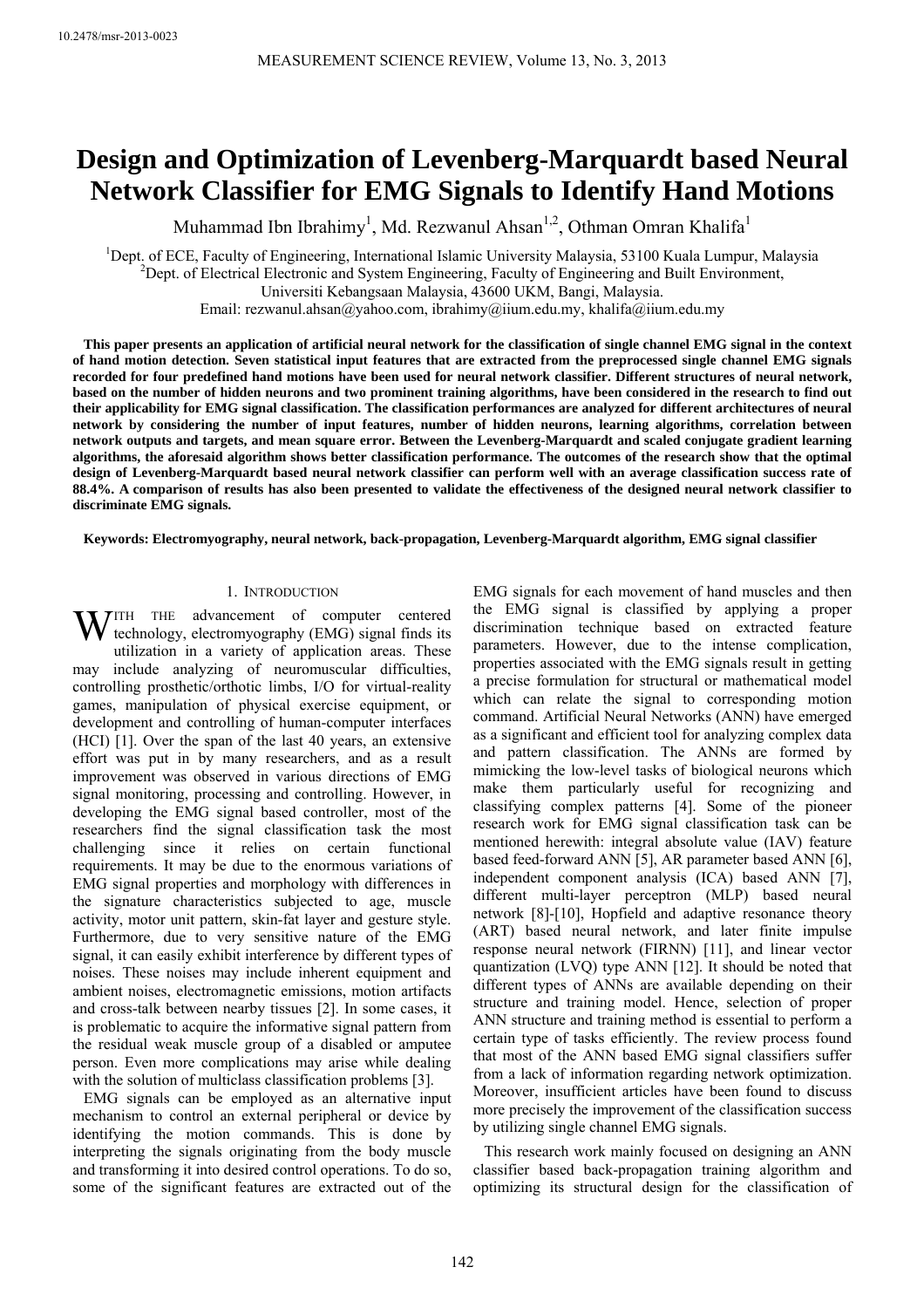EMG signals to gain acceptable accuracy by comparing with other related works. The Levenberg-Marquardt and scaled conjugate gradient based back-propagation training algorithms are used to train the network. These two training algorithms have been chosen since they provide faster training for solving pattern recognition problems using the numerical optimization technique [13]. Their classification performances with different network architecture are reported in the result section.

# 2. SUBJECT & METHODS

ANN models are basically structured with many interconnected network elements which can develop pattern classification strategies based on a set of input/training data. The ANN models working in parallel provide higher computational performance than traditional classifiers which

function sequentially. The EMG signals are obtained for different kinds of hand motions, which are further denoised and processed to extract the features. Extracted time and time-frequency based feature sets are used to train the neural network [14]. The block diagram of ANN based EMG signal classification is shown in Fig.1. The EMG signals for different hand motions are recorded and processed further for reducing the associated noise. Seven statistical time and time-frequency based features, namely Moving Average (MAV), RMS (Root Mean Square), VAR (Variance), SD (Standard Deviation), ZC (Zero-crossing), SSC (Slope Sign Change) and WL (Waveform Length) [15]-[18], are extracted from the EMG signals and used as inputs to the neural network. The subsequent sections explain the details of the design architecture and training of the ANN.



Fig.1. Block diagram for ANN based EMG signal classification

# *A. Acquisition of EMG Signals*

Most of the previous research works utilized multichannel EMG signals to achieve better classification. Some of the previous studies [15], [19]-[21] present that it is beneficial to use EMG signals of multiple channels. However, though the use of increased numbers of channels will increase the average classification accuracy, a reduced efficiency may be observed for the numbers of channels greater than four [17]. On the other hand, some researchers are interested in considering the best and significant features other than using multichannel EMG signals or a combination of these approaches [22]. Placement of electrodes in different locations of muscle sites may help to achieve an improved classification rate despite the utilization of increased numbers of features.

For this work, the Surface EMG signals were acquired from 3 able-bodied persons aged 25-32. Before the signal acquisition process, each subject's consent has been taken by giving them the outline of the research work. The device used for the acquisition of single channel EMG signals was BIOPAC-MP100C data acquisition system (shown in Fig.2.) manufactured by BIOPAC Systems Inc. USA. It was equipped with data acquisition unit MP100A-CE, universal interface module UIM100C, electromyogram amplifier module EMG100C and acquisition software AcqKnowledge. v 3.1.9 [23]. The sampling frequency was

1000 Hz and gain set to 1000. The optimal position of the electrode placement has been determined by performing several trials of the acquisition experiment. As the hand movements are generated by the muscle contractions in forearm section, EMG signals are collected from the brachioradialis position and flexor carpi ulnaris muscle sites using differential electrodes [24]. Fig.3. shows the possible location of muscle site and placement of electrodes with the reference electrode near the wrist position. The muscle sites are selected carefully by properly placing the electrodes so that they provide strong activation pattern for EMG signals with minimal cross-talk [25]. A judicious placement of surface electrodes for different subjects is considered and a generous selection of the channel with more informative raw EMG signals is ensured. The EMG signals were collected for different voluntary movements of the subject's hand in four directions (Left, Right, Up and Down). From any reference point, movement of hand in a horizontal left direction is considered as Left, and Right is hand movement in horizontal right direction. Up is the upward movement of hand from the reference point and Down is downward movement. The average time required to perform each movement was around 500 ms. Each EMG signal set has been collected for 70 seconds including 5 seconds rest at start and end of signal acquisition. It is considered to record around 50 to 55 actions in the time period of 60 seconds by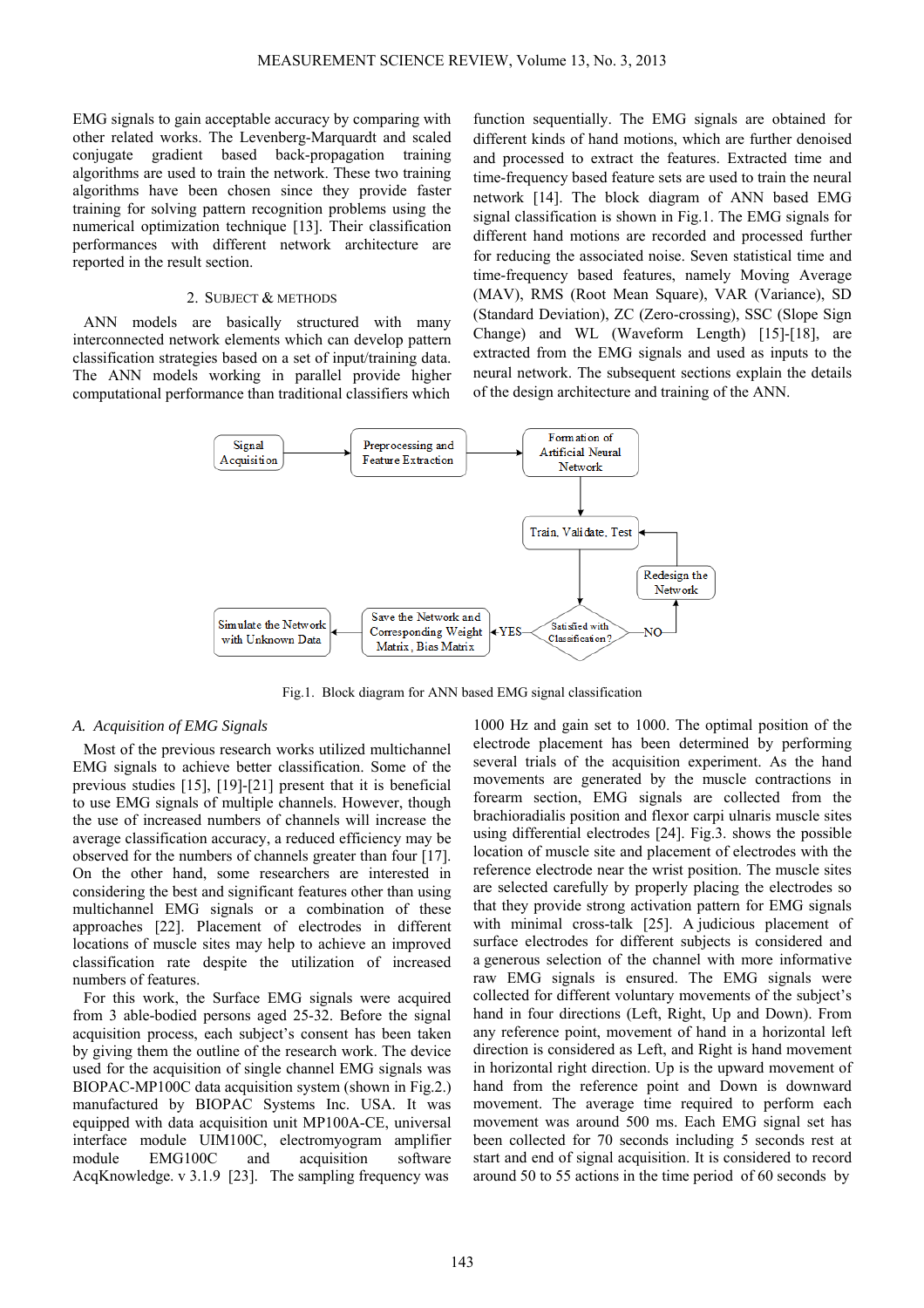practicing the speed of hand movement before starting the signal acquisition. The EMG signals are stored on a Windows XP based personal computer for post analysis and processing. MATLAB programming platform is used for coding the necessary modules and subroutines for EMG signal processing and ANN based classification.



Fig.2. BIOPAC-MP100 data acquisition system (Biopac Systems Inc., USA)



Fig.3. Muscle site and possible placement of electrodes

# *B. Preprocessing and Feature Extraction*

Since the EMG signal is sensitive to external noise sources and artifacts, most noise sources can be classified as electrode noise, motion artifacts, power line noise, ambient noise, and inherent noise in electrical and electronic equipment. If these contaminated signals are used, it will yield undesirable, very poor classification. The first three types of noise can be removed by applying some typical filtering techniques like band-pass filter, band-stop filter or using good quality equipment with properly placed electrodes. However, sometimes it is difficult to eliminate the effect of other types of noises/artifacts if their frequencies overlap with the dominant frequency range of EMG signal [2]. A 6-th order Butterworth band-pass filter and cut-off frequency of 20-500 Hz is used to remove the first 3 types of noise. Since the dominant frequency range of the recorded signal is 70-300 Hz, a notch filter with 3db gain and cut-off 49-51 Hz is applied to remove 50 Hz power

line noise. Afterwards, the wavelet transform method is applied to EMG signal for denoising since it has various scales and resolutions to process signals and it can successfully localize both time and frequency components. Additionally, the wavelet technique provides good frequency resolution at high frequencies. So the noise components in the desired signal can be isolated while important high-frequency transients are preserved [17]. The collected EMG signal for 4 different hand movements (left, right, up, down) are segmented of 500 data points for each type of motion. A 4-level discrete wavelet transform (DWT) is used for the decompositions of EMG signal with Daubechies (db2) mother wavelet function according to the previous research [26]. Later on, the features were extracted for each type of hand movement from the denoised EMG signals [23].

Because of complex signal pattern of EMG signals, it is essential to select significant features for efficient classification since it determines the success of the pattern classification system [11]. However, it is quite problematic to extract the best feature parameters from the EMG signals that can reflect the unique feature of the signal to the motion command perfectly. Hence, multiple feature sets are used as input to the EMG signal classification process. Some of the features are classified as the time domain, frequency domain, time-frequency domain, and time-scale domain; these feature types are successfully employed for EMG signal classification. In this research work, seven statistical property based time and time-frequency features, namely MAV, RMS, VAR, SD, ZC, SSC and WL, are used. For each type of hand motion, the above mentioned features are extracted from the segmented and denoised EMG signal and fed as input to the neural network based classifier. A total number of 204 sets of input vectors and target vectors are fed to the network for training purpose. The input feature vectors are normalized in the range of  $[-1, +1]$  for the efficient and faster training of neural network. A sample input vector and its corresponding target vector are shown in Table.1.

Table 1. Sample Feature set as input and output vector for Artificial Neural Network

|                                 | <b>Features</b> | <b>Movement type</b> |            |                                         |              |  |  |
|---------------------------------|-----------------|----------------------|------------|-----------------------------------------|--------------|--|--|
|                                 |                 | Left                 | Right      | Up                                      | Down         |  |  |
| <b>Extracted from</b><br>signal | <b>MAV</b>      | 0.11862              | 0.10395    | 0.10554                                 | 0.07303      |  |  |
|                                 | <b>RMS</b>      | 0.16918              | 0.14866    | 0.14803                                 | 0.09834      |  |  |
|                                 | <b>VAR</b>      | 0.02862              | 0.02210    | 0.02191                                 | 0.00967      |  |  |
| <b>EMG</b>                      | SD              | 0.16910              | 0.14861    | 0.14811                                 | 0.09841      |  |  |
|                                 | WL              | 72.66327             | 65.94147   | 62.51984                                | 45.28778     |  |  |
|                                 | <b>SSC</b>      | 234                  | 214        | 220                                     | 230          |  |  |
|                                 | ZС              | 207                  | 204        | 191                                     | 219          |  |  |
|                                 |                 |                      |            | After normalization in the range [-1 1] |              |  |  |
|                                 | <b>MAV</b>      | 0.62547              | 0.36995    | 0.39767                                 | $-0.16858$   |  |  |
| <b>Input Vectors</b>            | <b>RMS</b>      | 0.57261              | 0.33743    | 0.33016                                 | $-0.23938$   |  |  |
|                                 | <b>VAR</b>      | 0.32669              | 0.01320    | 0.00415                                 | $-0.58431$   |  |  |
|                                 | <b>SD</b>       | 0.57222              | 0.33665    | 0.33096                                 | $-0.24050$   |  |  |
|                                 | WL              | 0.55323              | 0.37111    | 0.27841                                 | $-0.18846$   |  |  |
|                                 | <b>SSC</b>      | 0.10811              | $-0.43243$ | $-0.27027$                              | 0.00000      |  |  |
|                                 | ZС              | $-0.03226$           | $-0.12903$ | $-0.54839$                              | 0.35484      |  |  |
|                                 | Set             |                      |            | <b>Target Vector</b>                    |              |  |  |
| Vectors                         | Left            | 1                    | 0          | 0                                       | $\mathbf{0}$ |  |  |
| Target                          | Right           | $\theta$             | 1          | $\Omega$                                | $\theta$     |  |  |
|                                 | Up              | 0                    | $\theta$   |                                         | 0            |  |  |
|                                 | Down            | 0                    | 0          | 0                                       |              |  |  |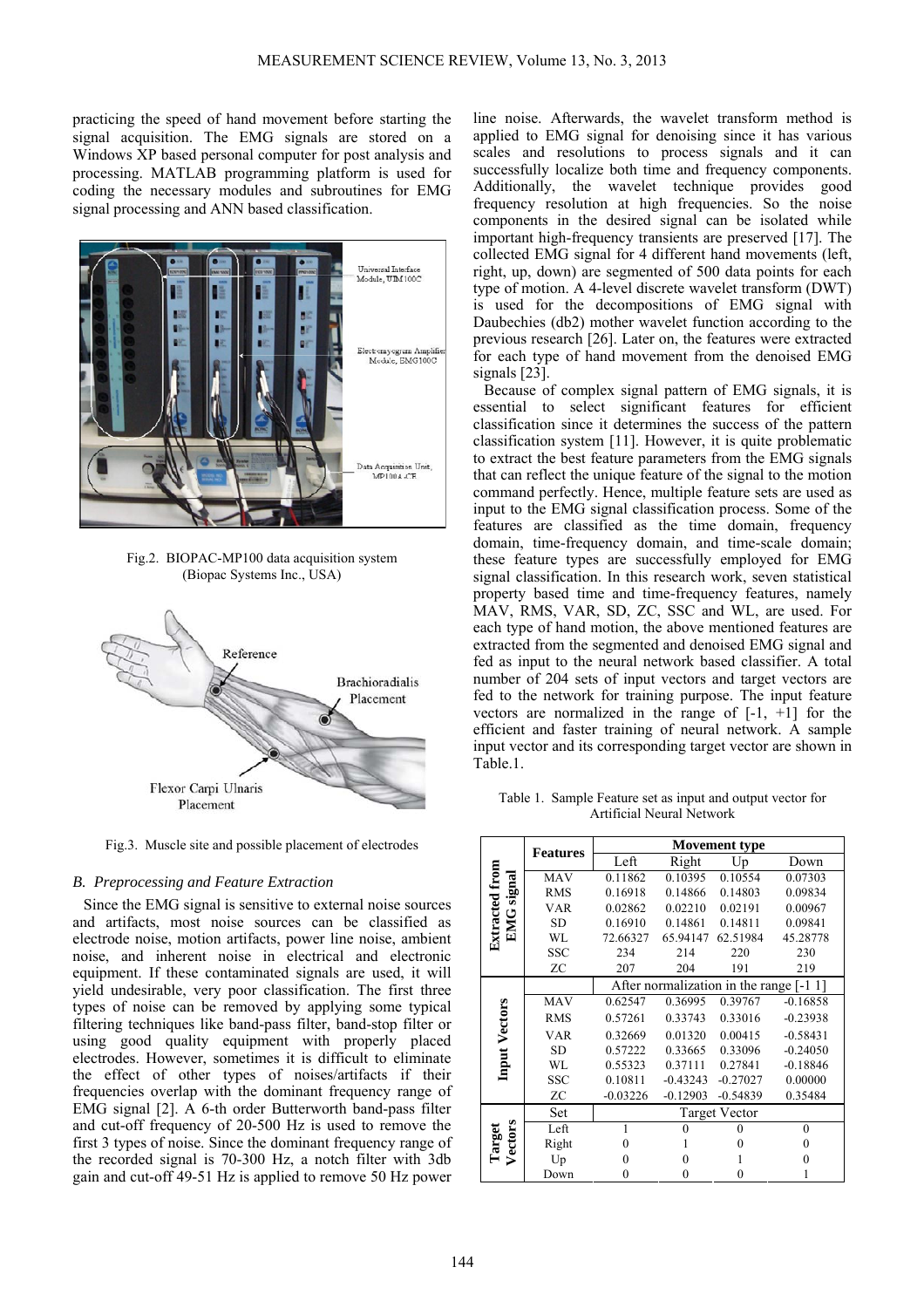#### *C. Architectural Design of ANN*

The basic architecture of feed-forward back-propagation based network is shown in Fig.4. The designed ANN is of MLP type consisting of 3 layers: input layer, tan-sigmoid hidden layer, and linear output layer. Other than input layer, each of the layers has a weight matrix W, a bias vector b and an output vector a. The weight matrices connected to inputs are called input weights (IW) and weight matrices connected to the hidden layer outputs are called layer weights (LW). Additionally, superscripts are used to denote the source (second index) and the destination (first index) for the various weights, biases, and other elements of the network. P is the input vector, n is the layer output before transfer function and a is the actual output vector of a layer.

For optimized condition, the ANN was found to perform well if it was designed with 7 inputs, 10 tan-sigmoid neurons in hidden layer and 4 linear neurons in the output layer. The Detail structural design for feed-forward condition is depicted in Fig.5. It is still under challenging task when it comes to decide and select a number of neurons in the hidden layer. A large number of hidden neurons may deteriorate the performance of the network. It essentially requires huge memory to store huge numbers of network variables and hence training becomes complicated. However, if a too small number of neurons is used in the hidden layer, the network cannot adjust the weights and biases properly during training, which results in overfitting. Overfitting makes the network excessively complex, thus the non-generalized network generates random error and provides very poor classification. Due to the lack of specific rule in finding the numbers of hidden neurons to obtain optimized performance of the network, the performance criteria for different ANN architecture have been analyzed to identify the numbers of neurons.

After designing the ANN with specified architecture and different hidden neurons, a suitable and efficient backpropagation training algorithm is required for the adjustment of synaptic weights and biases at different layers. The backpropagation training algorithm basically sets the weights and biases to minimize the performance (Mean Square Error -MSE) by using the gradient of the performance function. It was mentioned earlier that the classification efficiency of ANN depended on the selection of proper feature set, network structure, and training algorithm.

For this research, both the algorithms, namely Levenberg-Marquardt and scaled conjugate gradient, are applied to find out their applicability and performance in ANN. The numerical optimization techniques based Levenberg-Marquardt is the fastest and powerful method for training of moderate-sized feed-forward neural networks. The scaled conjugated gradient algorithm gives the solution to choose nearly conjugate directions of search instead of calculating the Hessian matrix or performing a line search. Some of the steps are also taken into consideration to improve the network generalization and to avoid overfitting. This is done by dividing the training input data in a random manner; 70% for training, 15% for validation and 15% for testing. In addition to these, the numbers of data points in each training set are plenty enough to estimate the total numbers of parameters for different architecture of the network. As per the requirement of improving the network generalization, the early stopping method was also applied during training. Two early stopping criteria are used: one is total mean squared error,  $MSE \leq 0.001$  and another is the number of maximum training iterations set to 1000. For each of the training sessions, the weights and biases for input and hidden layers are saved and are utilized in the next training session iteratively until a satisfactory simulation result is obtained. This is the general process to speed up the training, thus advancing the network with improved performance and less training time consumption. With different input features and corresponding targets, the network has been trained repeatedly until it has achieved some performance criteria (acceptable tolerance, training time, epochs).



Fig.4. Architecture of Artificial Neural Network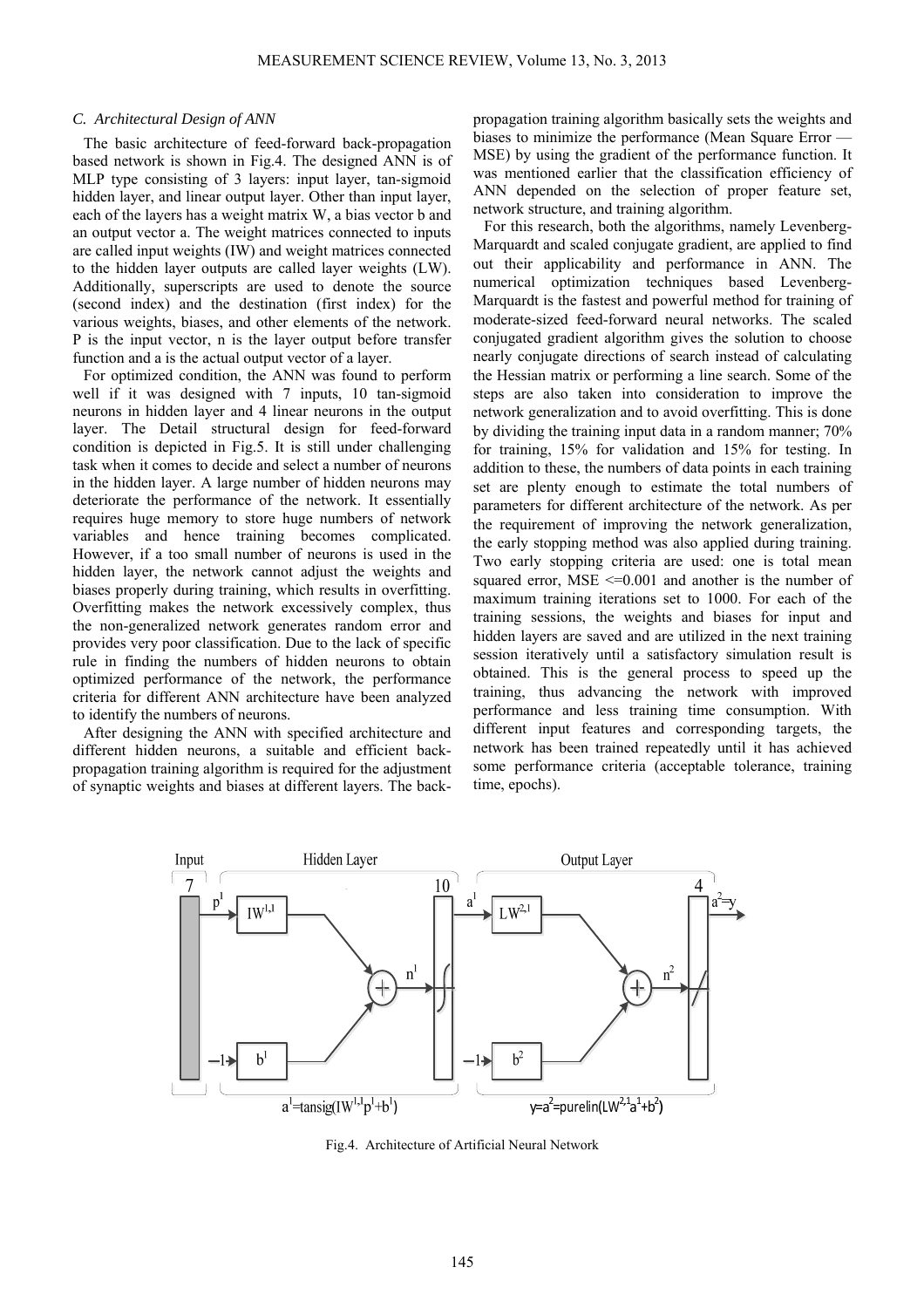

Fig.5. Detail Architecture view of Artificial Neural Network

# *D. Optimizing the Neural Network for Classification*

The network has been trained with 204 sets of data points which are extracted from the denoised EMG signals for predefined hand movements. Each set of data comprises an input feature vector obtained from a specific type of hand movement and its corresponding output vector. The training and performance testing of ANN are done by applying both Levenberg-Marquardt (trainlm) and scale conjugate gradient (trainscg) algorithms. During each time of the training period, both algorithms function to adjust the weights and biases of the network in such a way as to minimize the MSE and hence increase the rate of network performance [14].

For the successful training, some of the conditions are set. These are the MSE set to 0.001, maximum validation failure set to 6 times, learning rate set to 0.05, training status display set to 1 and the maximum number of epochs set to 1000. The performance of the training is evaluated with MSE of the training data, correlation coefficient, i.e. regression (R) between the network outputs and corresponding target outputs and the characteristics of the training, validation, and testing errors. The networks with the best performance (lowest MSE, highest R) and almost similar error characteristics among the training, validation and testing are selected as the optimized network for the respective network architecture. During training session, if a large variation of error is being observed then the network structure could be considered unsatisfactory even though the MSE shows minimum value. Hence, further tuning and training of the network is necessary for achieving better performance. For the whole research work, different numbers of neurons for hidden layer have been chosen for both types of back-propagation training algorithm to find out most optimized and best performed network structure through studying the MSE and R.

# 3. RESULTS

The network responses and the performances for different architectural design are verified with the help of statistical analysis of MSE and R. Each of the different ANN architectures has been trained and then simulated for 10 times and their respective network performances (in terms of MSE and R) are collected. The graphical presentations of MSE are shown in Fig.6. where the comparison of the performances of different network structures can be viewed through error bars of mean and SD. The graphical presentation (Fig.7.) of the regression analysis of the network responses (R) for different network structures and different training algorithms is clearly promoting the ANN structure with 10 hidden neurons and Levenberg-Marquardt algorithm in preference to the other type.

The designed ANN structure has also been studied for different combinations of feature sets. Fig.8. shows the error histogram for different combinations of feature sets. Fig.8. (d) is clearly different from the other combinations. It has been found that, if the optimized ANN structure is fed with an input vector of seven features then maximum instances (around 550) of MSE errors are distributed near to zero line in the error histogram.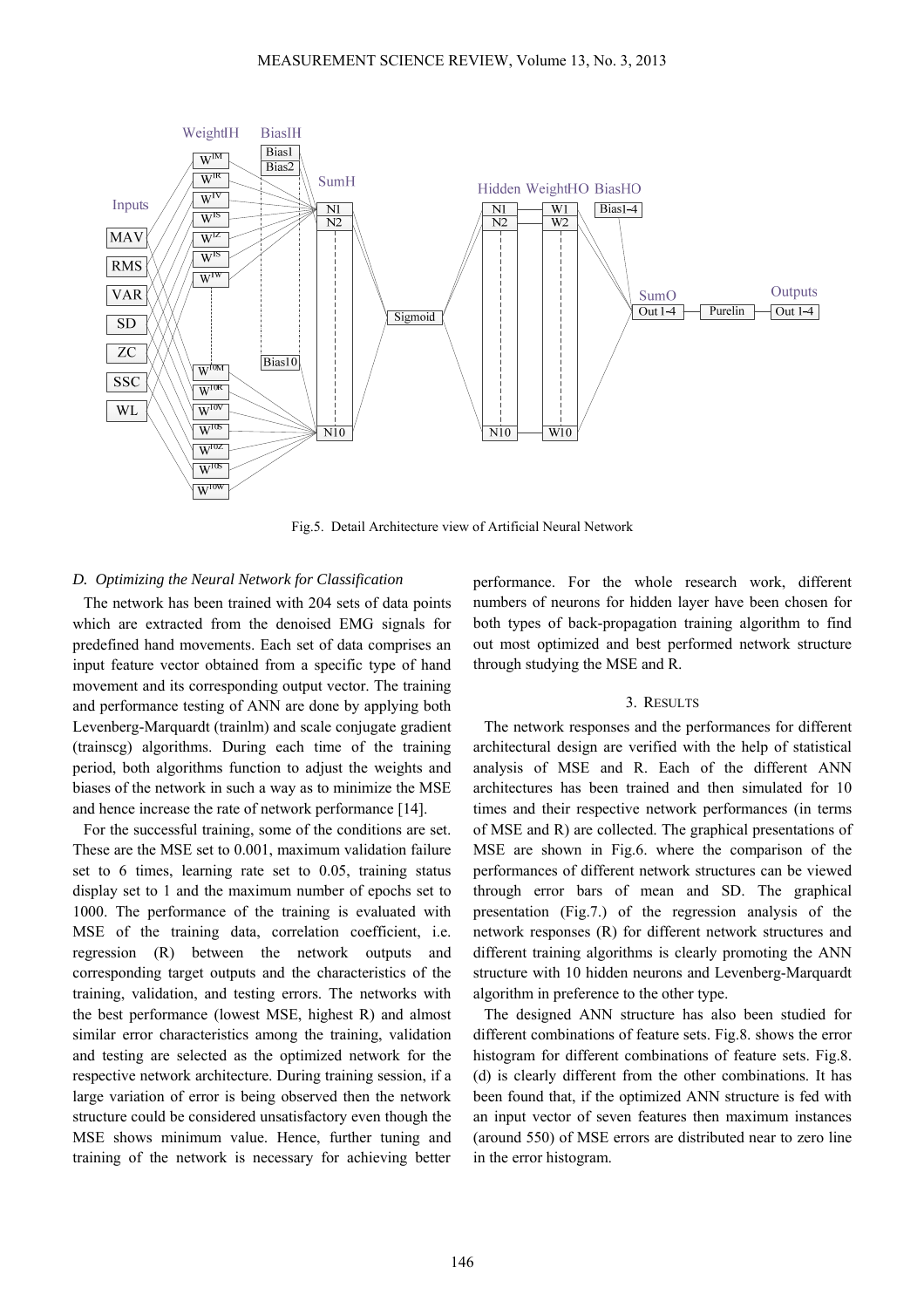

Fig.6. Mean-SD bar graph for MSE in between different ANN architecture



Fig.7. Mean-SD bar graph for Regression (R) in between different ANN architecture



Fig.8. Error histogram for input vector of (a) four features, (b) five features, (c) six features and (d) seven features.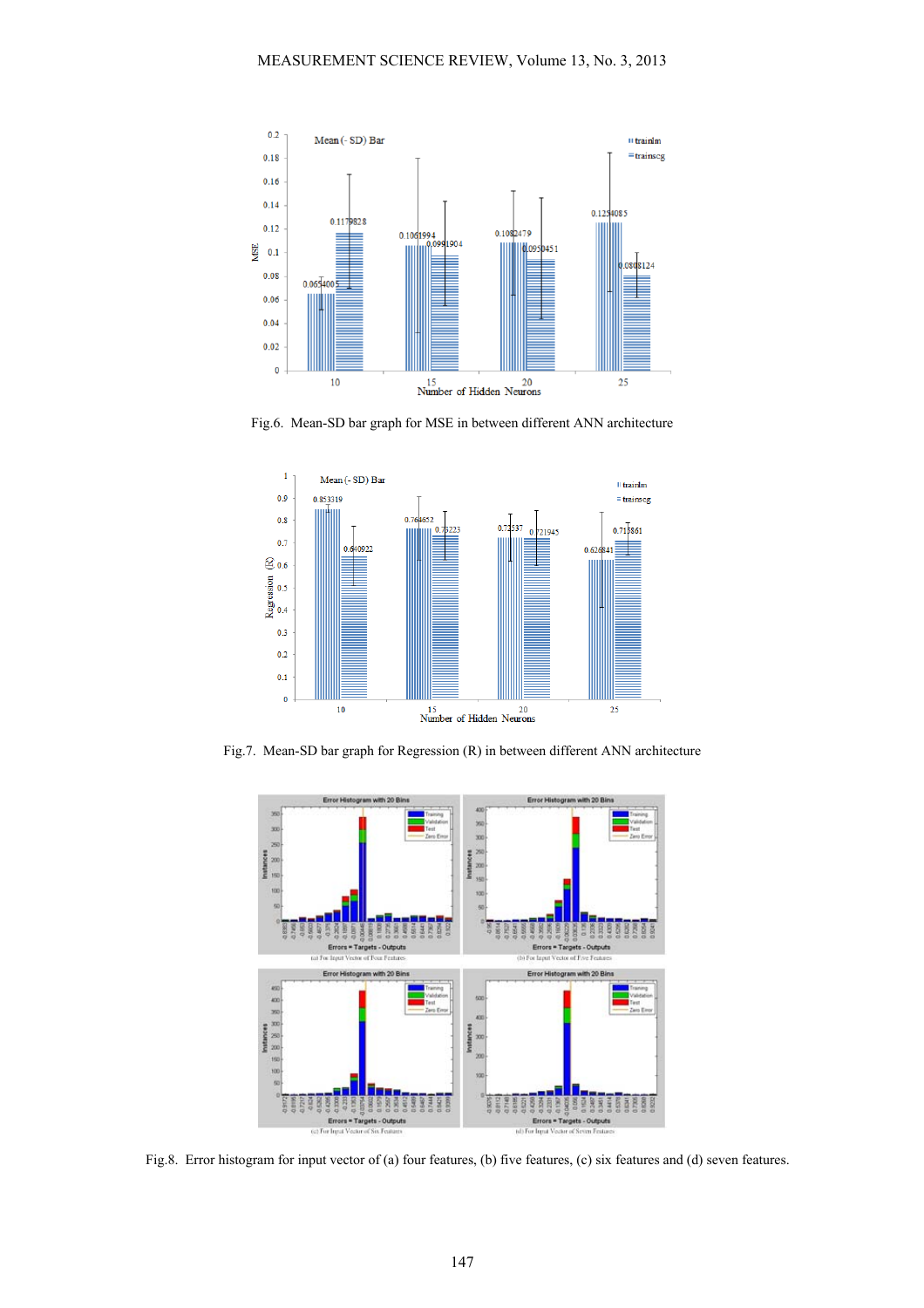The optimized ANN structure is trained by both types of learning algorithms with input-output feature vectors and is simulated for several times. For a single run, the training is stopped after 10 epochs since the validation error increased for more than six times as shown in Fig.9. The training, validation, and testing errors were in fairly good conditions with the characteristics set during training.



Fig.9. Training Validation and Test errors during training with Levenberg-Marquardt algorithm

For a single trial, the confusion matrix is also presented in Fig.10. with the detailed classification performance of the network during training, validation, testing and overall. The detailed performance of network during training, validation, testing and overall during a single trial is shown by confusion matrix for different classes in Fig.10. The numbers as presented with Target Class and Output Class are for different hand movements ('1'-Left, '2'-Right, '3'- Up and '4'-Down). Considering the Training Confusion Matrix, there are 142 hand movements in total ('1'-37, '2'-40, '3'-35 and '4'-30), which are randomly chosen from input data to the neural network. The Light green color area is for correctly classified numbers; the red color area is for misclassified numbers, the deep green area for average classification, and blue color area is for total average classification. The percentage shows the ratio of the number with the total number of movements. If we consider a class '2', 39 numbers of movements are correctly classified. On the other hand is a single movement misclassified as class

'3' which belongs to class '2'. So, average classification for class '2' is 97.5% and 2.5% belongs to wrong classification. Finally, for Training Confusion Matrix, the total average classification by considering all types of class is 88.7% and 11.3% is a misclassification.



Fig.10. Confusion matrix for classification efficiency of the optimized structure of ANN

The generalization and performance of the trained ANN have also been tested for classifying completely unknown EMG signals. The extracted feature vectors for different hand motions are fed into the trained network without the corresponding target vectors. The probable output is to be expected as 1 in its index position for a specific type of hand movement. The classification output of the trained network is presented in Table 2., where p1, p2…p10 represent the extracted feature vectors from the test EMG signal. The bold numbers are denoted as the properly classified movements since these are the largest and/or closer to 1. Table 3. presents the summary of classification performance of different ANN architecture.

Table 2. Test data as feature input vector and its corresponding classification output from trained ANN

| Input >             | $\mathbf{p1}$ | p2         | p3         | p4         | p5           | p6         | p7         | p8           | <b>p9</b>  | p10        |
|---------------------|---------------|------------|------------|------------|--------------|------------|------------|--------------|------------|------------|
|                     | $-0.12863$    | $-0.61608$ | 0.37114    | 0.20342    | $-0.13348$   | $-0.75516$ | 0.22405    | 0.33569      | $-0.24777$ | $-0.79584$ |
| est EMG<br>vector   | $-0.12208$    | $-0.66515$ | 0.34085    | 0.16422    | $-0.22866$   | $-0.77763$ | 0.09469    | 0.32470      | $-0.34035$ | $-0.81355$ |
|                     | $-0.51192$    | $-0.88580$ | $-0.00891$ | $-0.22084$ | $-0.60371$   | $-0.93406$ | $-0.29750$ | $-0.02931$   | $-0.69024$ | $-0.94736$ |
|                     | $-0.12391$    | $-0.66707$ | 0.33959    | 0.16281    | $-0.23027$   | $-0.77885$ | 0.09339    | 0.32338      | $-0.34266$ | $-0.81470$ |
| Feature<br>⊢        | $-0.17617$    | $-0.64118$ | 0.19024    | 0.32336    | $-0.13286$   | $-0.75488$ | 0.09132    | 0.46075      | $-0.34527$ | $-0.78546$ |
| from                | $-0.29730$    | 0.40541    | 0.10811    | $-0.78378$ | $-0.05405$   | 0.45946    | 0.29730    | $-0.56757$   | 0.08108    | 0.00000    |
|                     | $-0.42105$    | $-0.55263$ | $-0.65789$ | 0.31579    | $-0.23684$   | 0.02632    | $-0.52632$ | 0.50000      | $-0.55263$ | $-0.50000$ |
|                     | $\Omega$      | $\theta$   |            | $\Omega$   | $\Omega$     | $\theta$   |            | $\Omega$     | 0          |            |
| Expected<br>Output  | 0             | $\theta$   | $\Omega$   | S1         | $\Omega$     | 0          | 0          |              |            |            |
|                     |               | $\Omega$   | $\Omega$   | $\theta$   |              |            | 0          | $\Omega$     |            |            |
|                     | $\Omega$      |            | 0          | $\theta$   | $\mathbf{0}$ |            |            | $\mathbf{0}$ |            |            |
|                     | 0.0036        | 0.0004     | 0.6597     | 0.0081     | 0.0447       | 0.0024     | 0.6676     | 0.0273       | 0.0063     | $\Omega$   |
| Simulatio<br>Output | 0.0085        | 0.0036     | 0.0032     | 0.955      | 0.0021       | $\Omega$   | 0.0017     | 0.8774       | 0.0003     | 0.0133     |
|                     | 0.9928        | 0.0001     | 0.3271     | 0.091      | 0.7688       | 0.0018     | 0.5993     | 0.1906       | 0.8913     | 0.0008     |
| $\mathbf{u}$        | 0.0548        | 0.9991     | 0.02       | $\theta$   | 0.1496       | 0.998      | 0.0093     | $\theta$     | 0.288      | 0.9995     |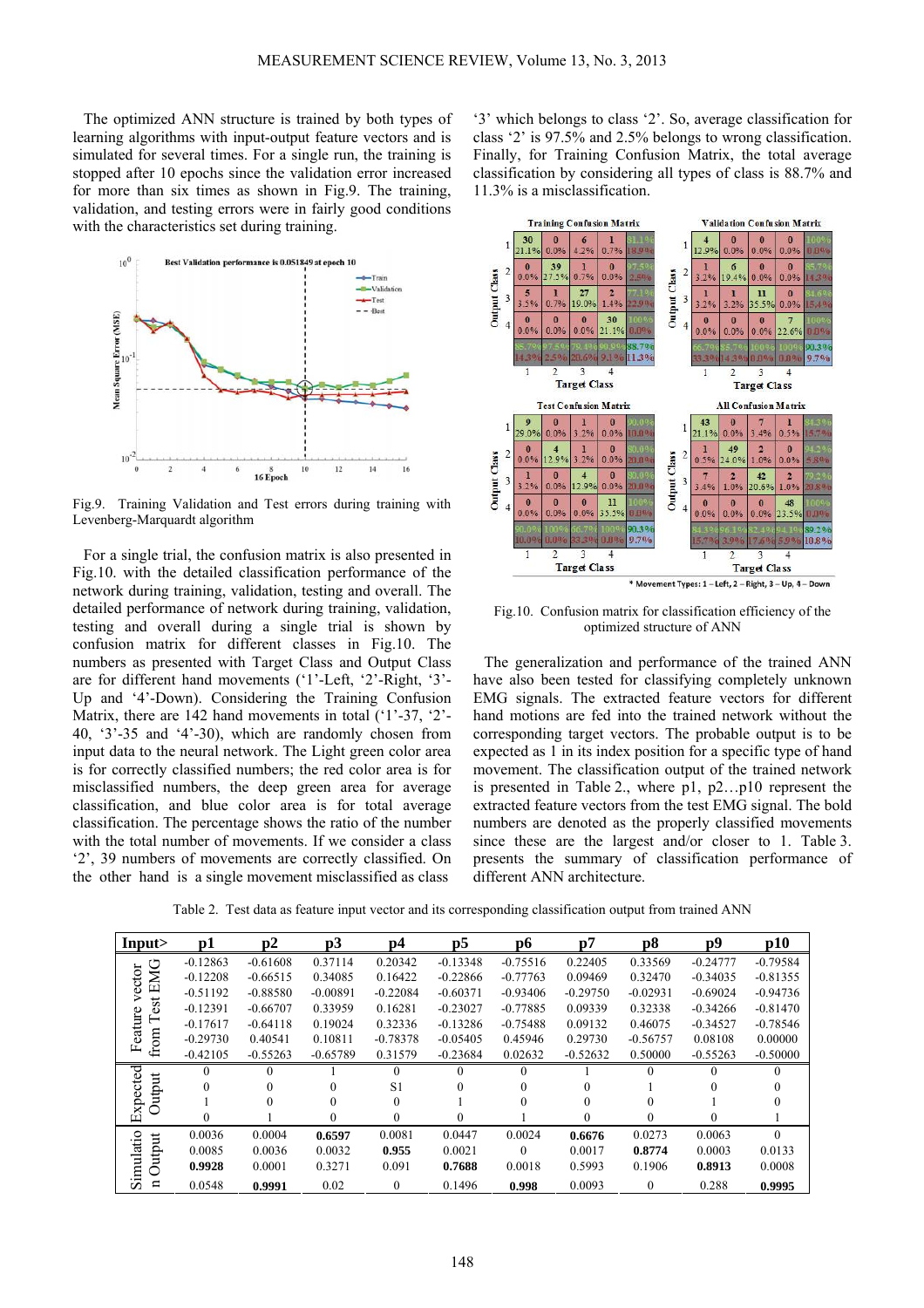| <b>Training</b>           | <b>Classification Rate</b><br><b>Time</b><br><b>Stop</b><br>Regre- |          |                |                 |                   | <b>Hidden</b> |         |                |
|---------------------------|--------------------------------------------------------------------|----------|----------------|-----------------|-------------------|---------------|---------|----------------|
| <b>Function</b>           | <b>Epochs</b>                                                      | ssion    | <b>Elapsed</b> | <b>Training</b> | <b>Validation</b> | <b>Test</b>   | Overall | <b>Neurons</b> |
|                           | 15                                                                 | 0.8597   | 1.047          | 88.6            | 83.3              | 90            | 88      |                |
|                           | 18                                                                 | 0.87251  | 0.921          | 94.3            | 66.7              | 80            | 88      | 10             |
|                           | 16                                                                 | 0.87401  | 0.8721         | 88.7            | 90.3              | 90.3          | 89.2    |                |
|                           | Avg                                                                | 0.86874  | 0.947          | 90.533          | 80.1              | 86.767        | 88.4    |                |
| Levenberg-Marquardt       | 33                                                                 | 0.85706  | 2.797          | 91.4            | 70                | 83.3          | 87      |                |
|                           | 14                                                                 | 0.85508  | 1.218          | 90              | 80                | 86.7          | 88      | 20             |
|                           | 12                                                                 | 0.84772  | 1.094          | 92.9            | 76.7              | 83.3          | 89      |                |
|                           | Avg                                                                | 0.853287 | 1.703          | 91.433          | 75.567            | 84.433        | 88      |                |
|                           | 16                                                                 | 0.86112  | 2.36           | 92.1            | 80                | 76.7          | 88      |                |
|                           | 11                                                                 | 0.85018  | 1.703          | 91.4            | 90                | 73.3          | 88.5    | 30             |
|                           | 14                                                                 | 0.85102  | 2.125          | 89.3            | 76.7              | 83.3          | 86.5    |                |
|                           | Avg                                                                | 0.854107 | 2.0627         | 90.933          | 82.233            | 77.767        | 87.667  |                |
|                           | 37                                                                 | 0.7839   | 0.703          | 80.7            | 83.3              | 83.3          | 82.43   |                |
|                           | 27                                                                 | 0.7632   | 0.685          | 78.2            | 86                | 74.5          | 79.57   | 10             |
|                           | 32                                                                 | 0.7904   | 0.823          | 82.4            | 71.9              | 79.4          | 77.9    |                |
|                           | Avg                                                                | 0.77917  | 0.737          | 80.433          | 80.4              | 79.067        | 79.97   |                |
| Scaled Conjugate Gradient | 31                                                                 | 0.802    | 0.797          | 78.6            | 90                | 82.7          | 83.77   |                |
|                           | 35                                                                 | 0.8153   | 1.252          | 79              | 87.3              | 78.1          | 81.47   | 20             |
|                           | 34                                                                 | 0.79842  | 1.063          | 84.3            | 76.7              | 80            | 80.33   |                |
|                           | Avg                                                                | 0.80524  | 1.037          | 80.633          | 84.667            | 80.267        | 81.86   |                |
|                           | 34                                                                 | 0.80767  | 2.457          | 83.6            | 83.3              | 86.7          | 84.53   |                |
|                           | 28                                                                 | 0.79215  | 1.073          | 81.2            | 72.1              | 69.5          | 74.27   | 30             |
|                           | 31                                                                 | 0.82531  | 1.352          | 86.6            | 76.5              | 78.8          | 80.63   |                |
|                           | Avg                                                                | 0.80837  | 1.627          | 83.8            | 73.3              | 78.333        | 79.81   |                |

Table 3. Comparison and summary of classification performance for different ANN architecture

#### 4. DISCUSSION

Among various types of proposed ANN architecture, the feed-forward back-propagation type MLP is widely used to solve the pattern classification problems. The capability of learning from examples, the ability to reproduce arbitrary non-linear functions of input, and the highly parallel and regular structure of ANN make it especially suitable for pattern classification tasks [6], [27]. The ANN structures are capable of extracting useful information from the raw signal and can represent them through layers of significant numbers of neurons with associated weights and biases between the layers.

From Fig.6., the lowest mean and the lowest SD of the MSE have been observed in the ANN designed with 10 hidden neurons and trained with Levenberg-Marquardt training algorithm. In contrast to other network structures with different numbers of hidden neurons and scaled conjugate gradient training algorithm, this network performs better in terms of MSE. From Fig.7., it can easily be sorted out that the highest correlation coefficient is achieved for the ANN with 10 hidden neurons and Levenberg-Marquardt training algorithm. Compared to the other type of ANN architecture, this designed network shows the lowest mean and the lowest SD. It can be concluded that, for the efficient classification of single channel EMG signals, the ANN structure could be said to be optimal if it is designed with the Levenberg-Marquardt algorithm for back-propagation training and 10 neurons in its hidden layer. The MSE error histogram as presented in Fig.8. suggests that, using 7 features as input to the ANN will achieve better classification accuracy since most of the MSE errors for training are likely to concentrate near the "zero error" line.

The validity of the ANN training performance as presented in Fig.9. proves that the training, validation and test error curves are almost identical, which helps to converge the ANN more quickly by complying with the necessary characteristics set. By analyzing the classification performance in Table 3., it can be understood that the Levenberg-Marquardt algorithm based neural network with 10 hidden neurons yields the best classification rate and the required time is minimum. This network outperforms other network structures regarding the number of iterations required, time elapsed, classification rate, MSE and R. The performance of the Levenberg-Marquardt and scaled conjugate gradient training algorithms has been compared since these are well popular for faster training and solving pattern recognition/classification problems [13]. It is observed that the computational requirement of Levenberg-Marquardt is a bit higher than the scaled conjugate gradient, however, it is actually responsible for providing better correlation and thus generates higher classification accuracy. Levenberg-Marquardt algorithm utilizes an adaptive learning rate and it does not show any oscillatory behavior during learning. The result analysis has clearly unfolded that Levenberg-Marquardt training algorithm with optimal network structure provides better classification with faster response, high error goal and less iteration which certainly agree with previous works [28], [29].

The classification performance of the designed ANN has also been compared with some of the previous researches as presented in Table 4. The study shows that the use of an increased number of channels increases the classification efficiency and another concluding remark from previous studies shows that the classification efficiency decreases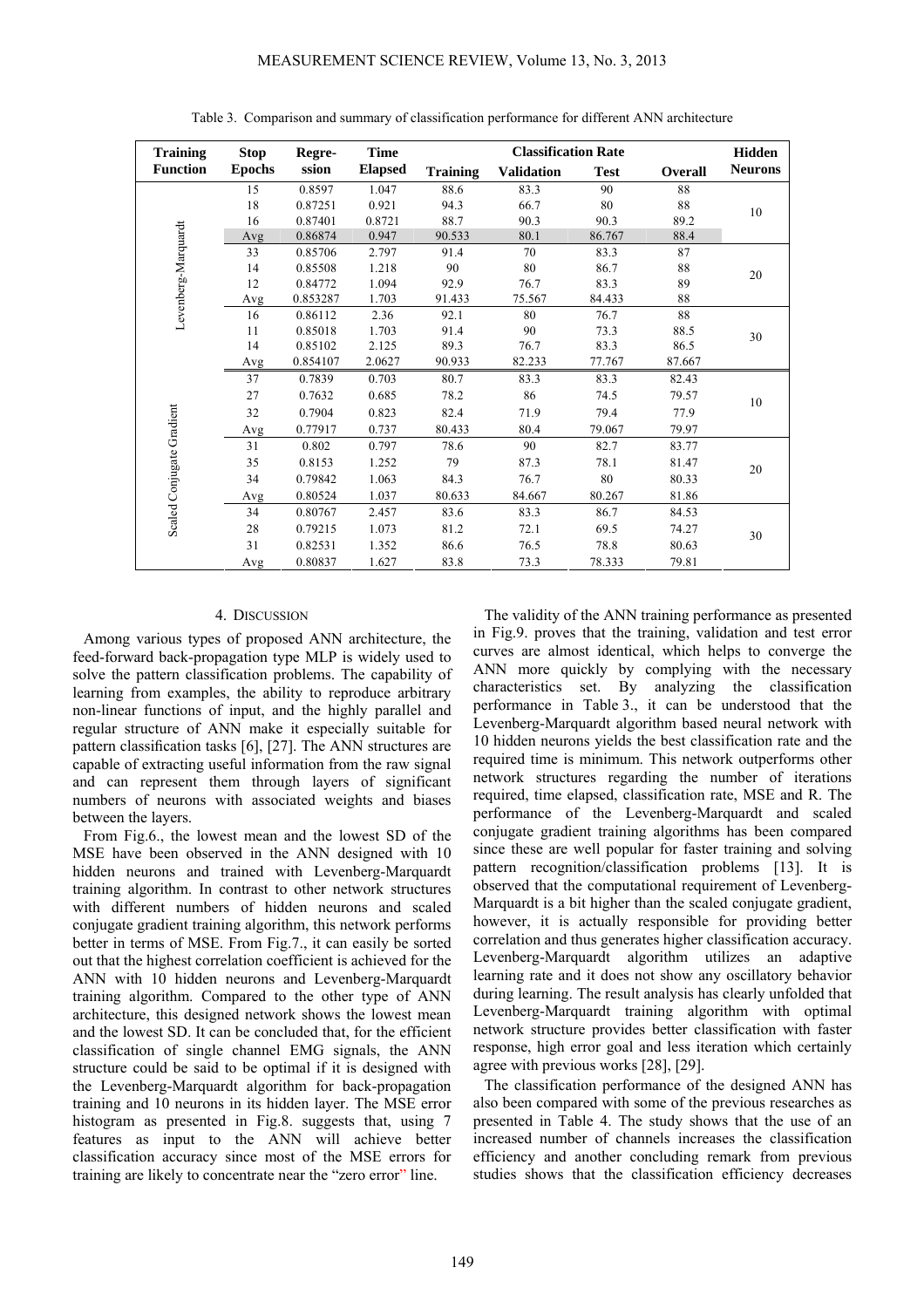with an increase in output class and vice versa [30]. From Table 4., with 2 channels EMG signals, 95% and 93% classification accuracy was achieved since there were only 2 classes and 4 classes, respectively. Use of EMG signals from multiple channels helps them to achieve a higher classification rate, whereas, since the number of classes increases for the second and fourth example, the classification performance reasonably decreases even if 4 channels of EMG signal are used. This research work utilizes single channel EMG signal and shows the success rate of ANN with Levenberg-Marquardt training algorithm. Single channel EMG signal classification has been improved compared to previous research works where multiple channels were utilized. It proves that a better classification performance can be achieved without any prior training to the subject.

|  |  |  |  |  | Table 4. Classification performance comparison between different methods |  |
|--|--|--|--|--|--------------------------------------------------------------------------|--|
|--|--|--|--|--|--------------------------------------------------------------------------|--|

| SI. | Method                               | Number of | Number of | <b>Classification</b> |
|-----|--------------------------------------|-----------|-----------|-----------------------|
|     |                                      | classes   | channels  | rate                  |
|     | ANN with AR parameters [6]           |           |           | 95 %                  |
|     | Neural Network [10]                  |           |           | 70%                   |
|     | RBF and LVQ type Neural Network [17] |           |           | 93 %                  |
|     | LVO type Neural Network [12]         |           |           | 78 %                  |
|     | ANN with <i>trainlm</i> algorithm    |           | single    | 88.4%                 |

# 5. CONCLUSIONS

The feed-forward ANN with back-propagation training algorithms has been trained with the extracted features from EMG signals to classify different hand motions. Different types of network architecture, depending on numbers of hidden neurons have been chosen and their classification performances have been analyzed. With thorough performance comparison and by tuning the network structure, it can be concluded that the ANN is optimized for better classification performance with 10 hidden neurons. The result shows that Levenberg-Marquardt based optimized ANN architecture can efficiently classify the single channel EMG signals with an average successful classification rate of 88.4%. Moreover, the best overall classification performance, 89.2%, has been achieved for a single trial. The comparison of simulation results also indicates that among the back-propagation learning algorithms, Levenberg-Marquardt algorithm performs better than the scaled conjugate gradient algorithm, which agrees with the previous study as mentioned earlier. The result significantly demonstrates the suitability of the proposed design and optimization process of ANN with Levenberg-Marquardt algorithm for the classification of single channel EMG signal classification. However, the designed ANN structure has not yet been tested for the EMG signals from disabled or aged people. They could have different musculatures and different ways to move hand muscles which may result in huge noise and poor EMG signals. This may yield poor classification performance of designed ANN and it may require a redesign of the network through trial and error to achieve better classification performance.

# **REFERENCES**

- [1] Ahsan, M.R., Ibrahimy, M.I., Khalifa, O.O. (2009). EMG signal classification for human computer interaction: A review. *European Journal of Scientific Research*, 33 (3), 480–501.
- [2] Reaz, M.B.I., Hussain, M.S., Mohd-Yasin, F. (2006). Techniques of EMG signal analysis: Detection,

processing, classification and applications. *Biological Procedures Online*, 8 (1), 11–35.

- [3] Ahsan, M.R., Ibrahimy, M.I., Khalifa, O.O. (2011). Neural network classifier for hand motion detection from EMG signal. In *IFMBE Proceedings,* Vol. 35. Springer, 536-541.
- [4] Ahsan, M.R., Ibrahimy, M.I., Khalifa, O.O. (2010). Advances in electromyogram signal classification to improve the quality of life for the disabled and aged people. *Journal of Computer Science*, 6 (7), 705–715.
- [5] Hiraiwa, A., Shimohara, K., Tokunaga, Y. (1989). EMG pattern analysis and classification by neural network. In *IEEE International Conference on Systems, Man and Cybernetics*, 14-17 November 1989. IEEE, 1113-1115.
- [6] Putnam, W., Knapp, R.B. (1993). Real-time computer control using pattern recognition of the electromyogram. In *EMBS 1993 : 15th Annual International Conference of the IEEE,* 1236-1237.
- [7] Naik, G.R, Kumar, D.K., Singh, V.P., Palaniswami, M. (2006). Hand gestures for HCI using ICA of EMG. In *HCSNet Workshop on Use of Vision in Human-Computer Interaction (VisHCI '06)*, 1-3 November 2006. Australian Computer Society, 67-72.
- [8] Englehart, K., Hudgins, B., Stevenson, M., Parker, P.A. (2002). A dynamic feedforward neural network for subset classification of myoelectric signal patterns. In *EMBS 2002 : 17th Annual Conference of the IEEE*, 20-25 September 1995. IEEE, Vol. 1, 819-820.
- [9] Kelly, M.F., Parker, P.A., Scott, R.N. (2002). The application of neural networks to myoelectric signal analysis: A preliminary study. *IEEE Transactions on Biomedical Engineering*, 37 (3), 221–230.
- [10] Itou, T., Terao, M., Nagata, J., Yoshida, M. (2001). Mouse cursor control system using EMG. In *EMBS 2001 : 23rd Annual International Conference of the IEEE.* Vol. 2, 1368-1369.
- [11] Hudgins, B., Parker, P., Scott, R.N. (1993). A new strategy for multifunction myoelectric control. *IEEE Transactions on Biomedical Engineering*, 40 (1), 82– 94.